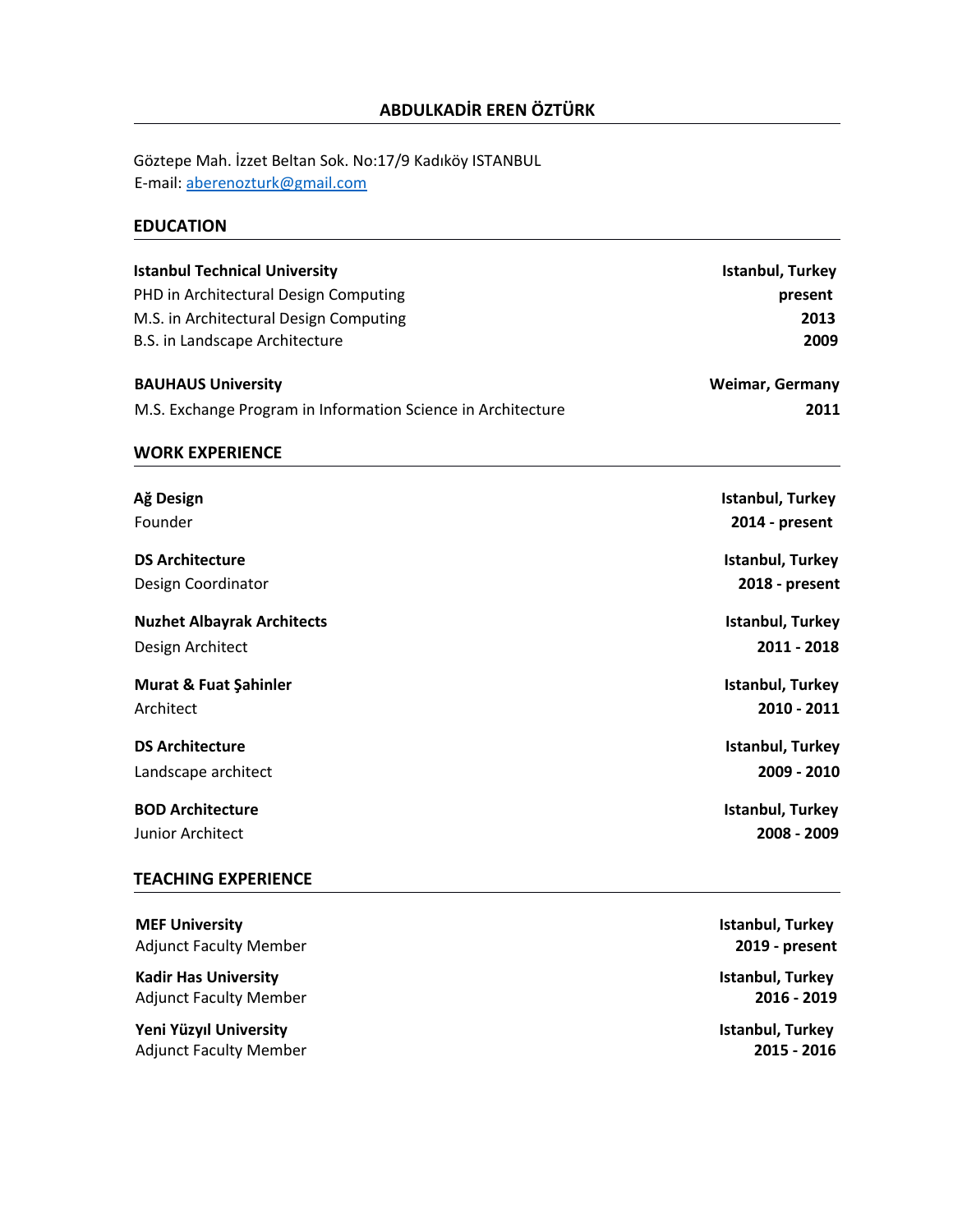## **SELECTED SKILLS**

#### **Computer Aided Design:**

Expert use of Rhinoceros, Grasshopper, V-ray, Photoshop, After effects, Autocad. Experienced in Revit, Python Script, Rhinoceros-Grasshopper to BIM workflows.

#### **Manufacturing:**

Experienced in use of 3D Printer, Laser cutter, CNC and Grasshopper aided operation of robotic arms. Experienced in optimization and documentation of complex geometry for manufacturing.

#### **Language:**

Expert English writing and speaking skills (TOEFL Score: 109) Elementary knowledge of German(B1) and Japanese(A2)

### **HONORS AND AWARDS**

**Top 3 selection of jury** in 'Arkitera Mimarlık Yıllığı' for built projects with *Bostanlı Kaykay Plaza*

**Honorable Mention** in "Avanos Bridge and Environment Architectural Design Competition"

**Jury Special Award** in "Urban Dreams-2 National Architectural Design Competition"

**Third Place Award** in "Acoustic Design Solutions for Studio Class, ITU Landscape Architecture"

#### **PUBLICATIONS**

A.Eren Öztürk, Meltem Aksoy, "Pictorial Turn of Design Information" (2017), 3rd Conference of Biodigital Architecture & Genetics

A.Eren Öztürk, "Pictorial Turn of Design Information on Digital Networks", Masters Thesis in Architectural Design Computing, Istanbul Technical University

### **PARTICIPATIONS**

| <b>Istanbul technical University</b>                          | Istanbul, Turkey |
|---------------------------------------------------------------|------------------|
| Invited Lecturer, 3rd year Architectural Design Studio        | 2017             |
| <b>MEF University</b>                                         | Istanbul, Turkey |
| Invited Lecturer, FADA workshop week                          | 2017             |
| Universitat Internacional de Catalunya                        | Barcelona, Spain |
| Speaker, 3rd Conference of Biodigital Architecture & Genetics | 2017             |
| <b>Vision Atelier</b>                                         | Istanbul, Turkey |
| Organizer, Urban Puzzle Workshop                              | 2016             |
| Abdullah Gül University                                       | Kayseri, Turkey  |
| Organizer, Java-Processing geometric programming workshop     | 2015             |